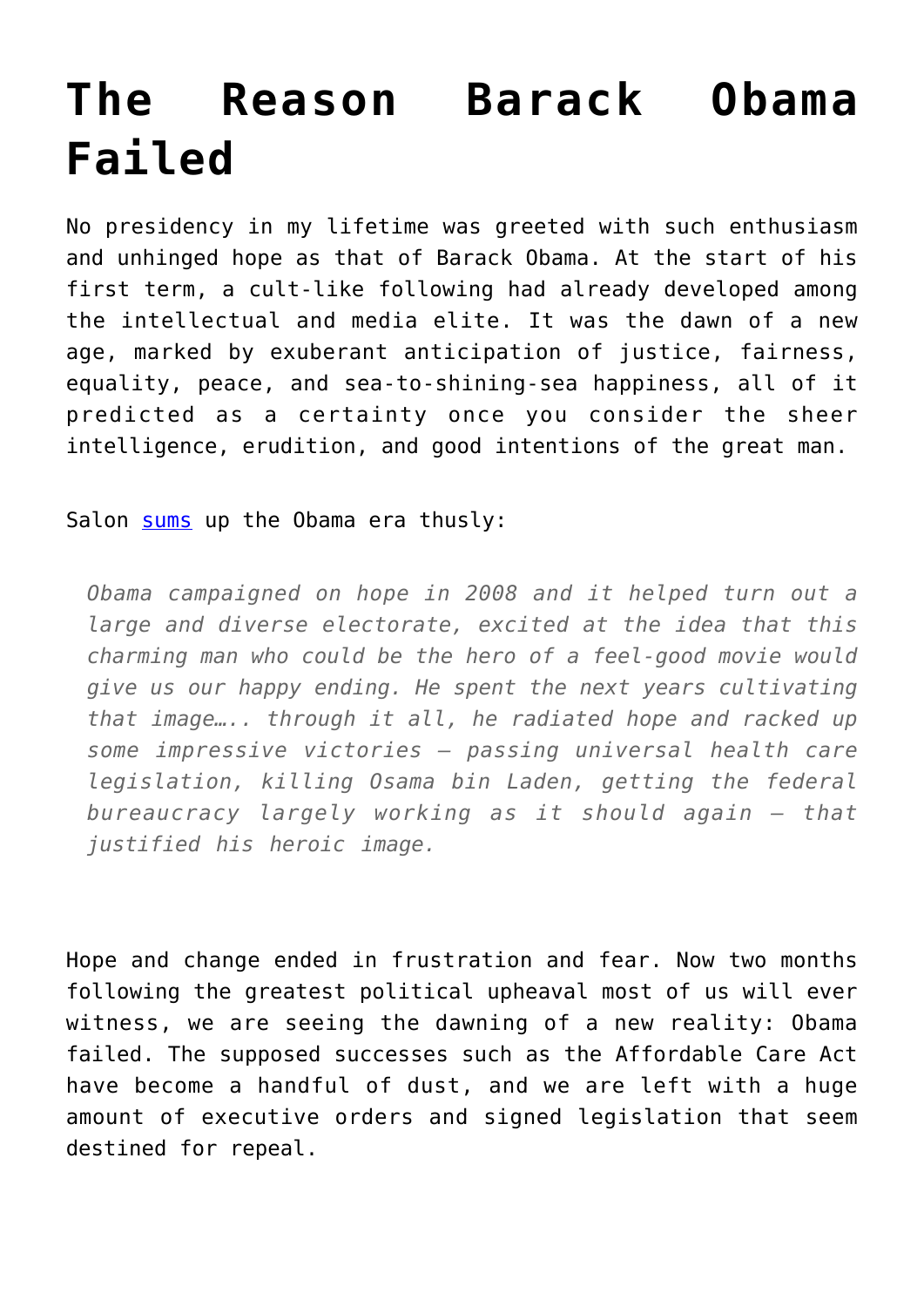Eight years in office, and there's not much to show for it. Economic growth never did take off. Hope and change ended in frustration and fear. The last month of the Obama years has been spent in a frenzy to do something, anything, important to secure his place in history: releasing prisoners, imposing new regulations, putting on the final spin.

#### **Why He Flopped**

What was the source of the failure? It was the same at the beginning that it was at the end. Despite his intelligence, erudition, earnestness, and public-relations genius, and the mastery of all the Hollywood-style theatrics of the presidency, Obama's central problem was his failure to address the driving concern of all of American life: the economic quality of our own lives.

In other words, despite his hope and charm, his highly credentialed brain trust, his prestige cabinet, and all the enthusiasm of his followers, he did not end persistent economic stagnation. The movie has ended. We leave the theater with an empty popcorn-bag, a watery soda, and once again deal with the real world instead of the fantasy we watched on the screen.

Now, you can chalk this up to many factors but let's just suppose that Obama and his team truly did have the best intentions going into this. What was the missing piece? He never understood economics and he had very little appreciation for the power of freedom to create wealth and prosperity.

The Greenbergs, not intending to make the same point, [describe](https://www.google.com/url?q=https://at.fee.org/2hgn9y5&sa=D&ust=1482701610113000&usg=AFQjCNErSokVVsPLgdpJFI-V0j3rsYmNZw) the problem:

*His legacy regrettably includes the more than 1,000 Democrats*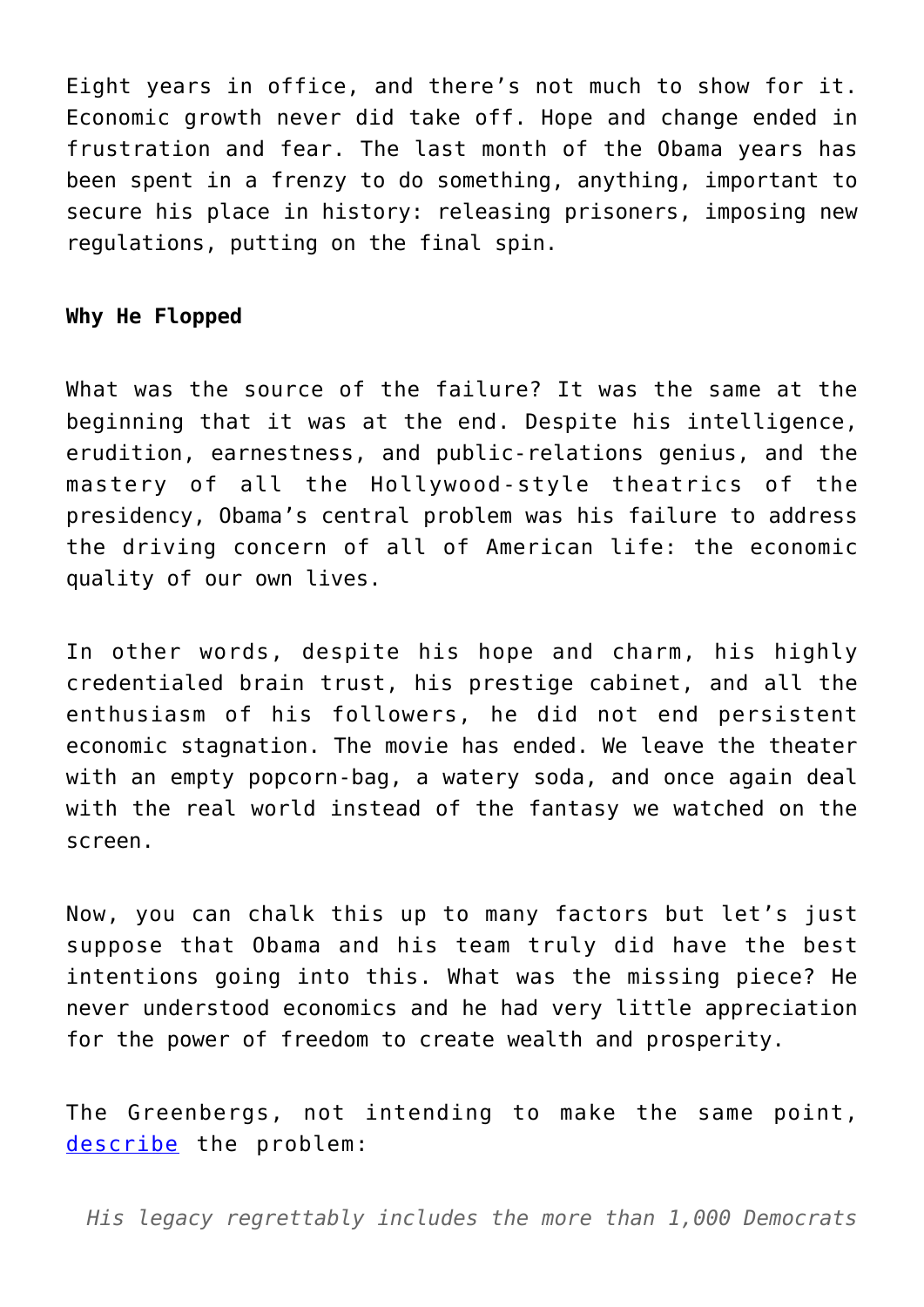*who lost their elections during his two terms. Republicans now have total control in half of America's states.*

*Why such political carnage?*

*Faced with the economy's potential collapse as he took office, Mr. Obama devoted his presidency to the economic recovery, starting with restoring the financial sector. But he never made wage stagnation and growing inequality central to his economic mission, even though most Americans struggled financially for the whole of his term.*

### Which is to say that his failed economics agenda drove the party into the ground.

*At the same time, Mr. Obama declined to really spend time and capital explaining his initiatives in an effective way. He believed that positive changes on the ground, especially from economic policies and the Affordable Care Act, would succeed, vindicating his judgment and marginalizing his opponents.*

He truly did believe it would work, whereas anyone with basic economics understanding could foresee that the ACA would fail. Anyone familiar with the history of socialism would know failure was baked into the entire command-and-control apparatus.

*Absent a president educating the public about his plans, for voters, the economic recovery effort morphed into bailouts bank bailouts, auto bailouts, insurance bailouts. By his second year in office, he spotlighted the creation of new jobs and urged Democrats to defend our "progress."*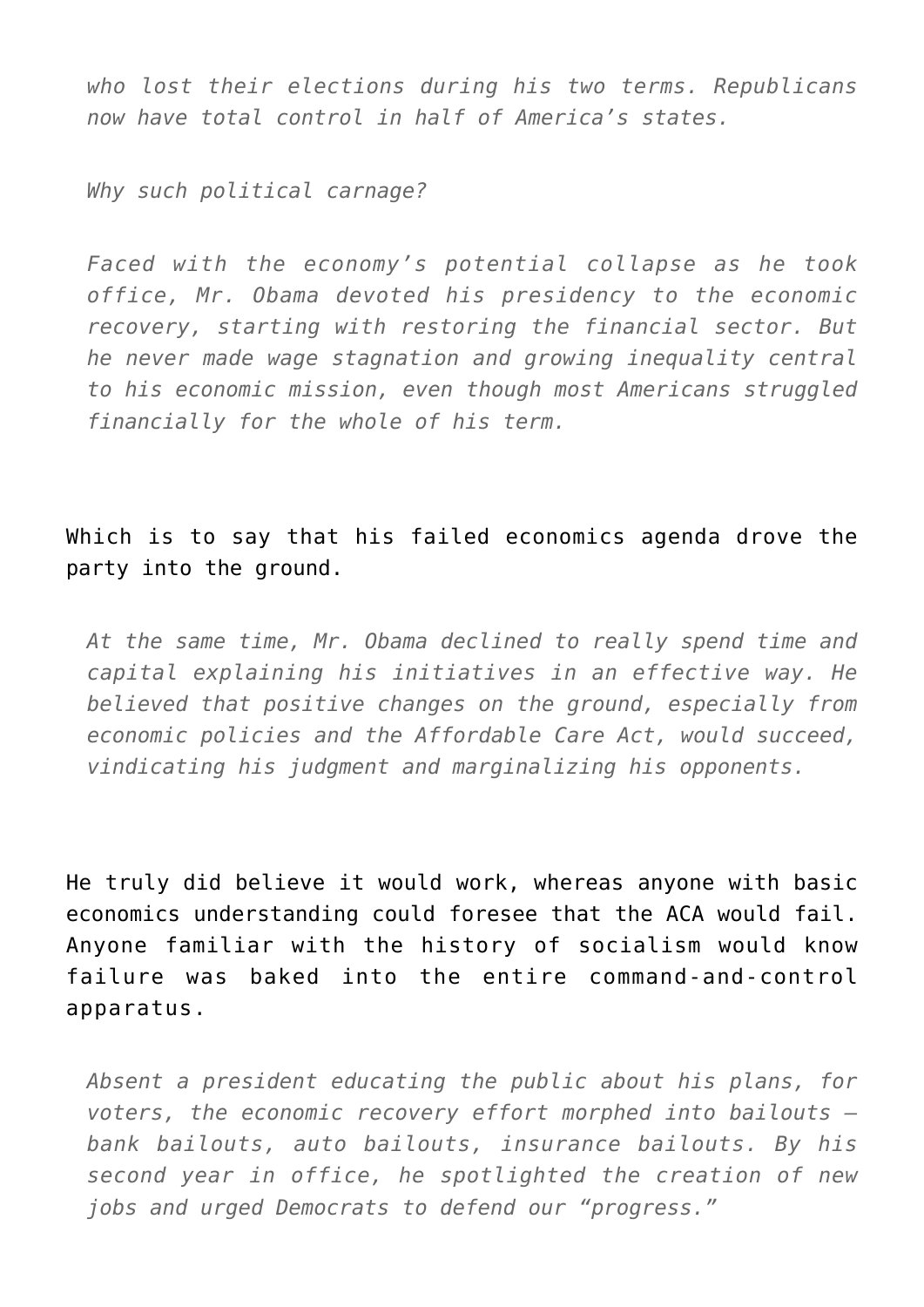*When President Obama began focusing on those "left behind" by the recovery, he called for building "ladders of opportunity." That communicated that the president believed the country's main challenges were unrealized opportunity for a newly ascendant, multicultural America, rather than the continuing economic struggle experienced by a majority of Americans.*

Which is to say that he took wealth creation for granted, as if it were a machine that would run on its own without necessary fuel. His administration saw its job as the one the media and academic elite cheered on: achieving cosmetic gains for the gauzy causes of social justice, cultural inclusion, and progressive government management. To be sure, there are policy changes that could have been pursued on this front – such as ending the drug war and penal reform – but these were both too little and too late.

#### **Economic Ignorance**

He never had a big idea, a mental framework for thinking about economic fundamentals. The first extended treatment I read of Obama's economic outlook was from David Leonhardt in [August](https://www.google.com/url?q=http://www.nytimes.com/2008/08/24/magazine/24Obamanomics-t.html&sa=D&ust=1482701610119000&usg=AFQjCNEgT2pGQY8rNs6bqDRNizpdCF3QNA) [2008](https://www.google.com/url?q=http://www.nytimes.com/2008/08/24/magazine/24Obamanomics-t.html&sa=D&ust=1482701610119000&usg=AFQjCNEgT2pGQY8rNs6bqDRNizpdCF3QNA), based on a series of interviews with the candidate for president. As usual, Obama was compelling throughout. Concerning his actual views on economics, however, he became vague, defaulting back to a technocratic center that rejected both free markets and socialism.

Leonhardt caught on quickly and commented: "He can be inspiring when talking about how the country ended up being the envy of the world. But when he comes to the part about what he wants to do next, how he wants to keep America the envy of the world, it can sound a little like a State of the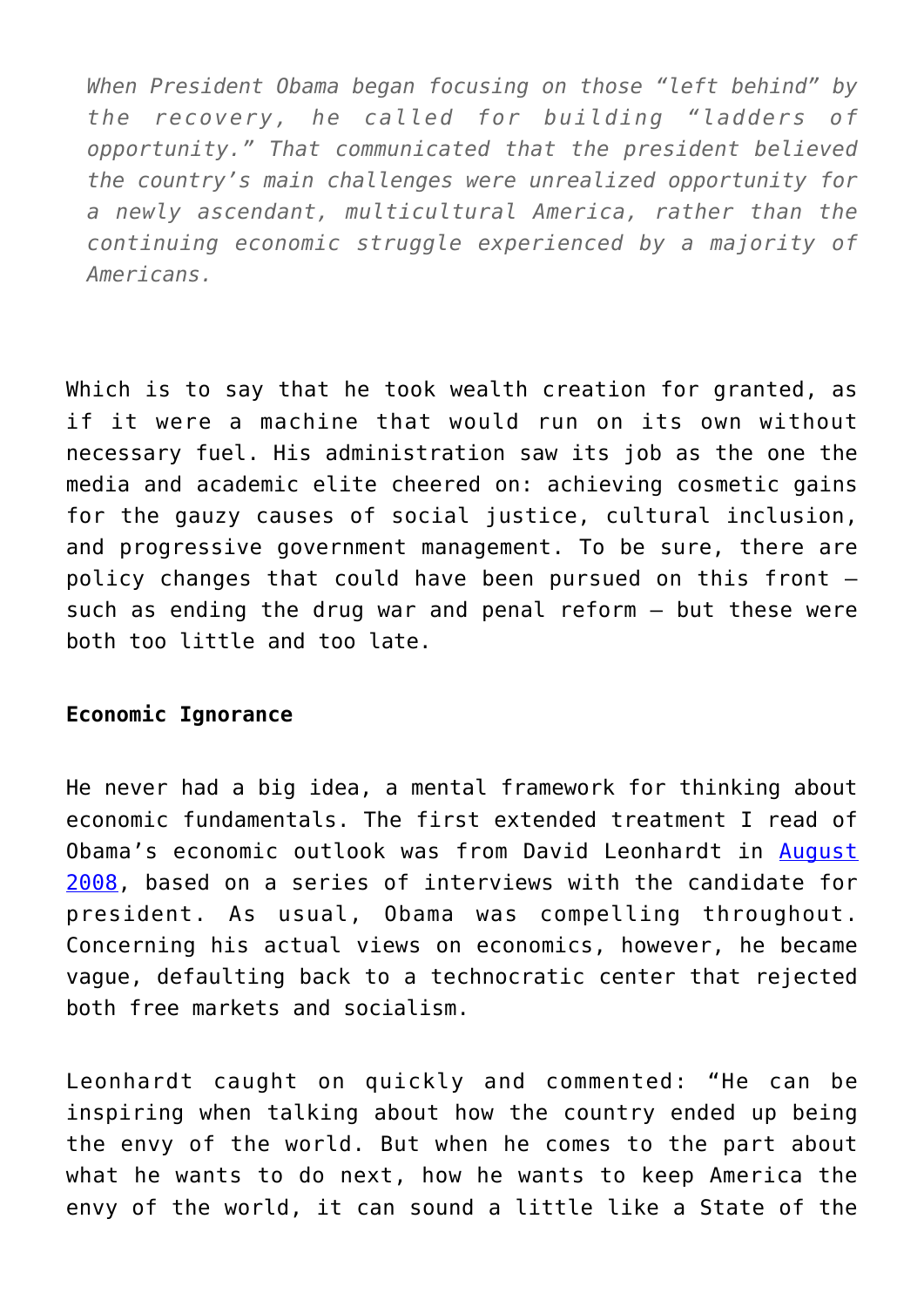Union laundry list."

A laundry list of policies is pretty much the whole of Obama's economic thought. He never had a big idea, a mental framework for thinking about economic fundamentals. All the interviews in this period illustrate how brilliance does not come prepackaged with economic understanding. He simply had none.

Obama never figured out where wealth comes from, the contribution of freedom to its creation, the role of property rights in securing prosperity, much less how government controls and mandates hold back growth. Every time these ideas were brought up, he would dismiss them as Reagan-era fictions. Moreover, denouncing trickle-down economics always elicited cheers from all the fashionable people.

#### **Technocratic Takeover**

The mainstream of the economics profession has long rendered the problem of generating prosperity as a matter of engineering.He took office in 2009 in the midst of a financial meltdown. He had to deal with a fantastic mess of bailouts and monetary interventions that he could not begin to understand. He continued his predecessor's policies, agreeing with Bush's zero-tolerance policy toward an economic downturn, however brief it might have been. He packed his economic team with technocrats and bailout masters and never looked back.

To some extent, this was all understandable. The mainstream of the economics profession has long rendered the problem of generating prosperity as a matter of engineering. Scientific management of macroeconomic aggregates could manipulate outcomes, provided the right experts were in charge and given enough resources and power. Lacking independent convictions on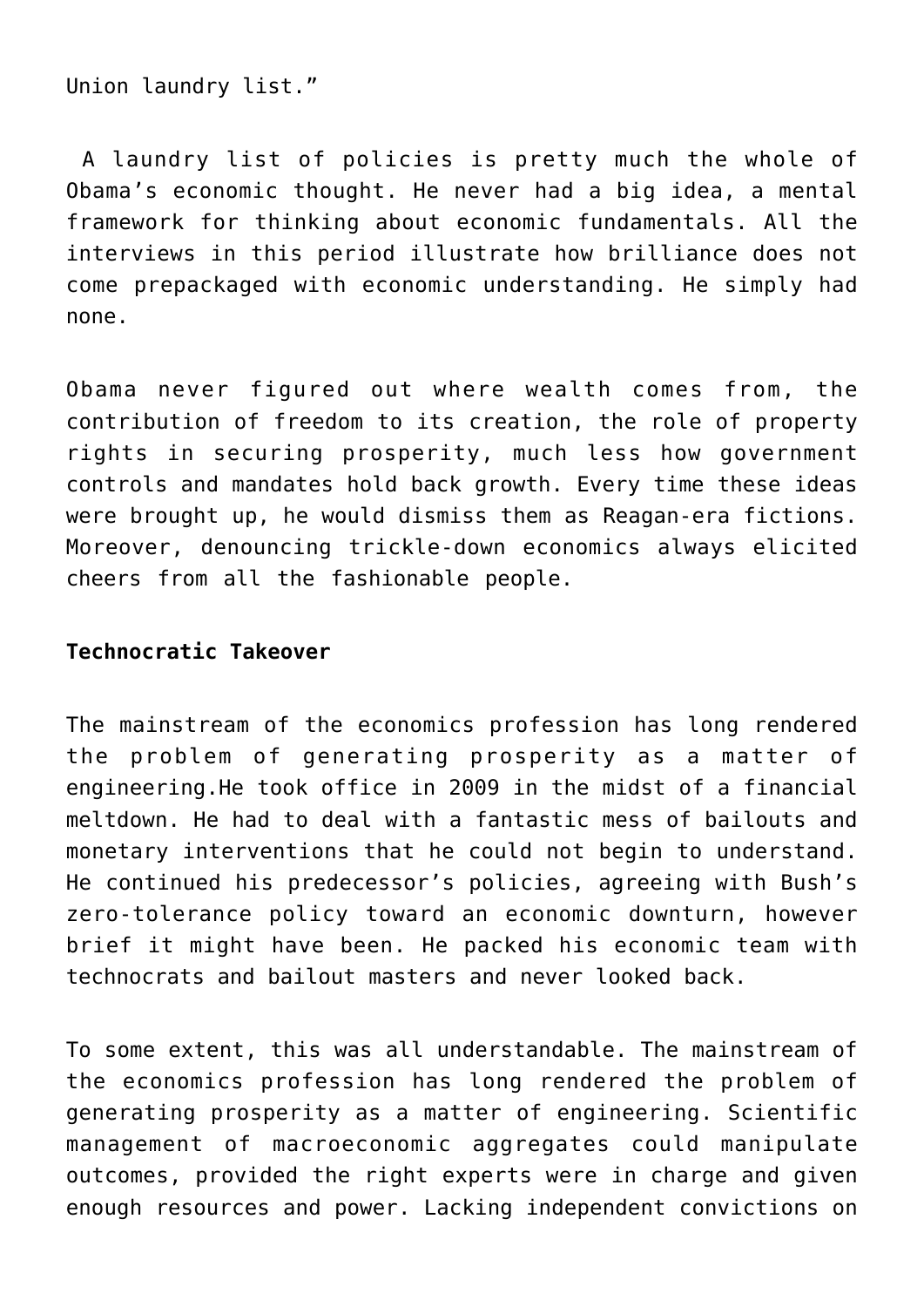the topic, Obama outsourced his knowledge to these mainstream conventions with all their pomp and conceit. They failed him and the rest of us completely.

Eight years later, in an April 2016 [interview](https://www.google.com/url?q=http://www.nytimes.com/2016/05/01/magazine/president-obama-weighs-his-economic-legacy.html?_r%3D1&sa=D&ust=1482701610125000&usg=AFQjCNHvfTFGlL5xjFFvswMtc-L_qOk7vQ) in the same venue, Obama seems just as lost on the topic. "I can probably tick off three or four common-sense things we could have done where we'd be growing a percentage or two faster each year," Obama said. "We could have brought down the unemployment rate lower, faster. We could have been lifting wages even faster than we did. And those things keep me up at night sometimes."

To this day, he still has no ear for the topic. Precisely how might he have brought down unemployment? How was he going to lift wages? There is no control room in Washington, D.C., that you can enter and turn some dial to lower unemployment and boost wages. If there were, he surely would have done that. The relation between cause and effect in economics continues to elude him.

In another interview in 2016, faced with failure in health care and jobs, his frustration on the topic yielded [this](https://www.google.com/url?q=http://www.cnn.com/2016/04/28/politics/barack-obama-new-york-times-interview/&sa=D&ust=1482701610128000&usg=AFQjCNHIfqB0HaFC6d5iABz-pIDirRTBbw) bit of honesty. "One of the things that I've consistently tried to remind myself during the course of my presidency is that the economy is not an abstraction. It's not something that you can just redesign and break up and put back together again without consequences."

It's amazing that he would have to "remind" himself that no one can redesign an economy. Still, it's good that he figured out that much. Would that he had followed up further and earlier on the implications of that statement. He would then know that the government cannot create outcomes; it can only hinder them.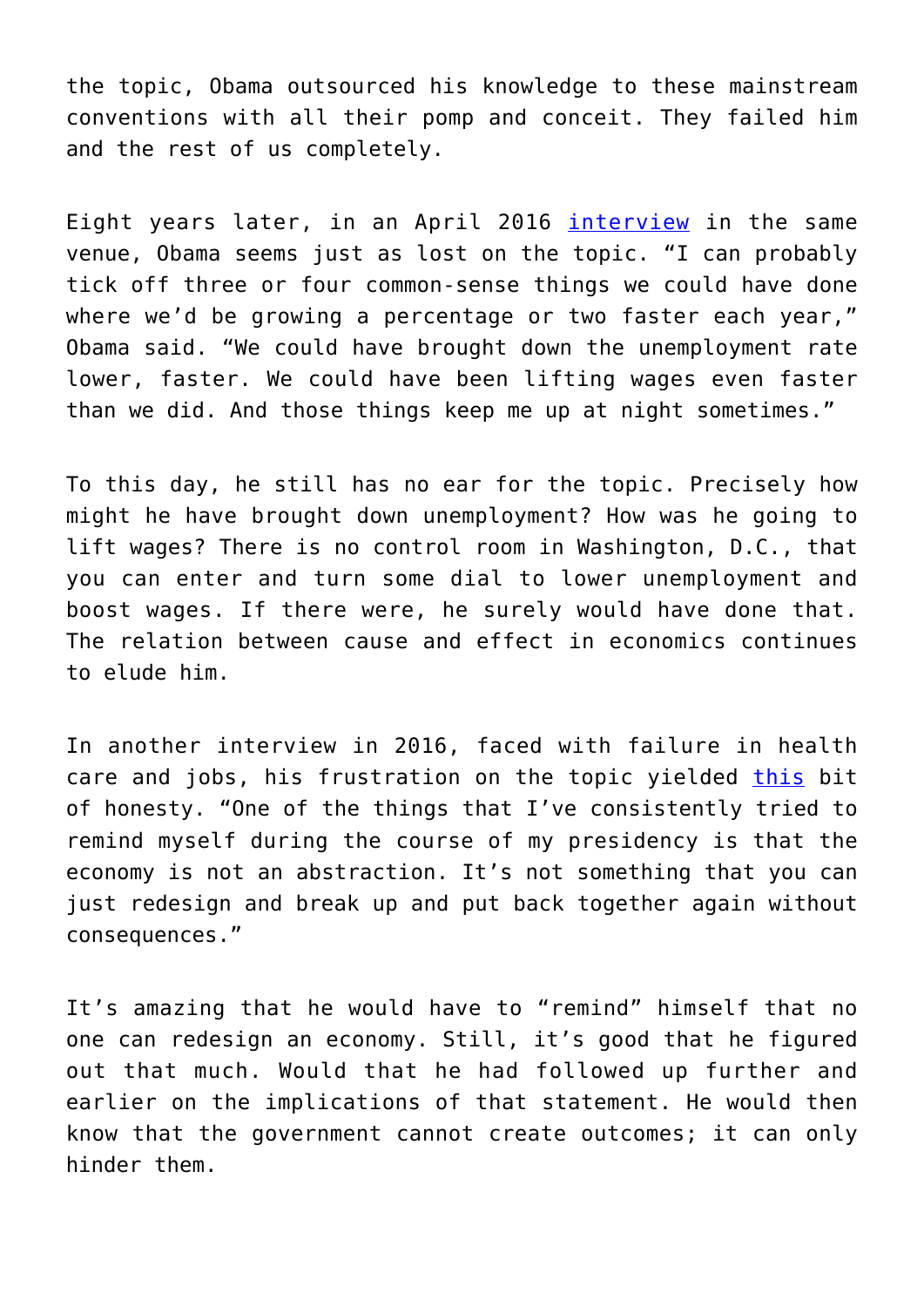#### **Ruling Cannot Create Wealth**

Despite his vast knowledge on seemingly everything, and endless amounts of charm to sell himself to the public, he missed the one crucial thing.In some ways, this highly educated man with impeccable credentials and all the right friends, was a victim of a system of education that suppressed the great truths about economics.

Despite his vast knowledge on seemingly everything, and endless amounts of charm to sell himself to the public, he missed the one crucial thing. He never understood wealth is not a given; it must be created through enterprise and innovation, trade and experimentation, by real people who need the freedom to try, unencumbered by a regulatory and confiscatory state. This doesn't happen just because there is a nice and popular guy in the White House. It happens because the institutions are right.

That most simple lesson eluded him. Had it not, he might have turned failure to success. Instead of imposing vast new regulations, passing the worst health care reform in American history, saddling industry with endless burdens, he might have gone the other direction.

Obama wisely said at the DNC convention that "[we don't look to](https://www.google.com/url?q=https://fee.org/articles/president-obama-we-dont-look-to-be-ruled/&sa=D&ust=1482701610132000&usg=AFQjCNE-91FDs47tIgeW5V6xGLqfu7aZhw) [be ruled](https://www.google.com/url?q=https://fee.org/articles/president-obama-we-dont-look-to-be-ruled/&sa=D&ust=1482701610132000&usg=AFQjCNE-91FDs47tIgeW5V6xGLqfu7aZhw)." "America has never been about what one person says he'll do for us," he said. "It's always been about what can be achieved by us, together, through the hard, slow, sometimes frustrating, but ultimately enduring work of self-government."

It was supposed to be an attack on Trump. It might also be an attack on how his own administration handled the economy. Would that he have seen that this is not just true in politics; it's the core principle of economics too.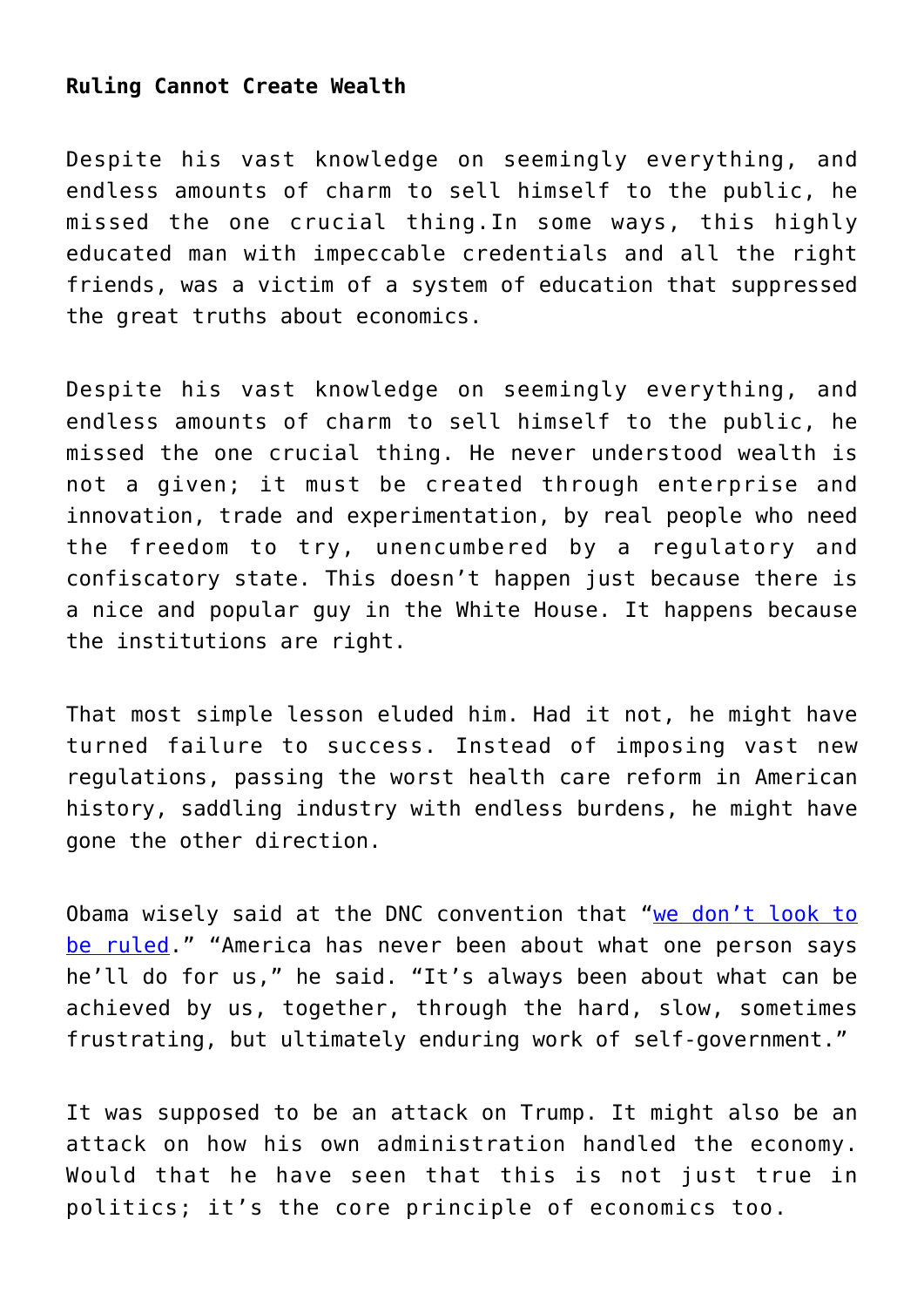And so he leaves office, confused about what went wrong, worried about his legacy, alarmed at the destruction of his party, and fearful about the forces of reaction that his health care reform and persistent economic stagnation have unleashed. There is an element of tragedy here. It is the fate of a man who knew everything except the one thing he needed to know in order to generate genuine and lasting hope and change.

You can have all the highest hopes, best aspirations, vast public support, and all the prestige backing in the world. But if you can't get economics right, nothing else falls into place.



## **[Jeffrey Tucker](https://fee.org/people/jeffrey-a-tucker/)**

Jeffrey Tucker is Director of Content for the **[Foundation for](https://fee.org/)** [Economic Education.](https://fee.org/) He is also Chief Liberty Officer and founder of *Liberty.me*, Distinguished Honorary Member of Mises Brazil, research fellow at the **[Acton Institute](http://www.acton.org/)**, policy adviser of the **[Heartland Institute](https://www.heartland.org/index.html)**, founder of the CryptoCurrency Conference, member of the editorial board of the [Molinari](http://praxeology.net/molinari-review.htm) [Review,](http://praxeology.net/molinari-review.htm) an advisor to the blockchain application builder [Factom,](https://www.factom.com/) and author of five books. He has written 150 introductions to books and many thousands of articles